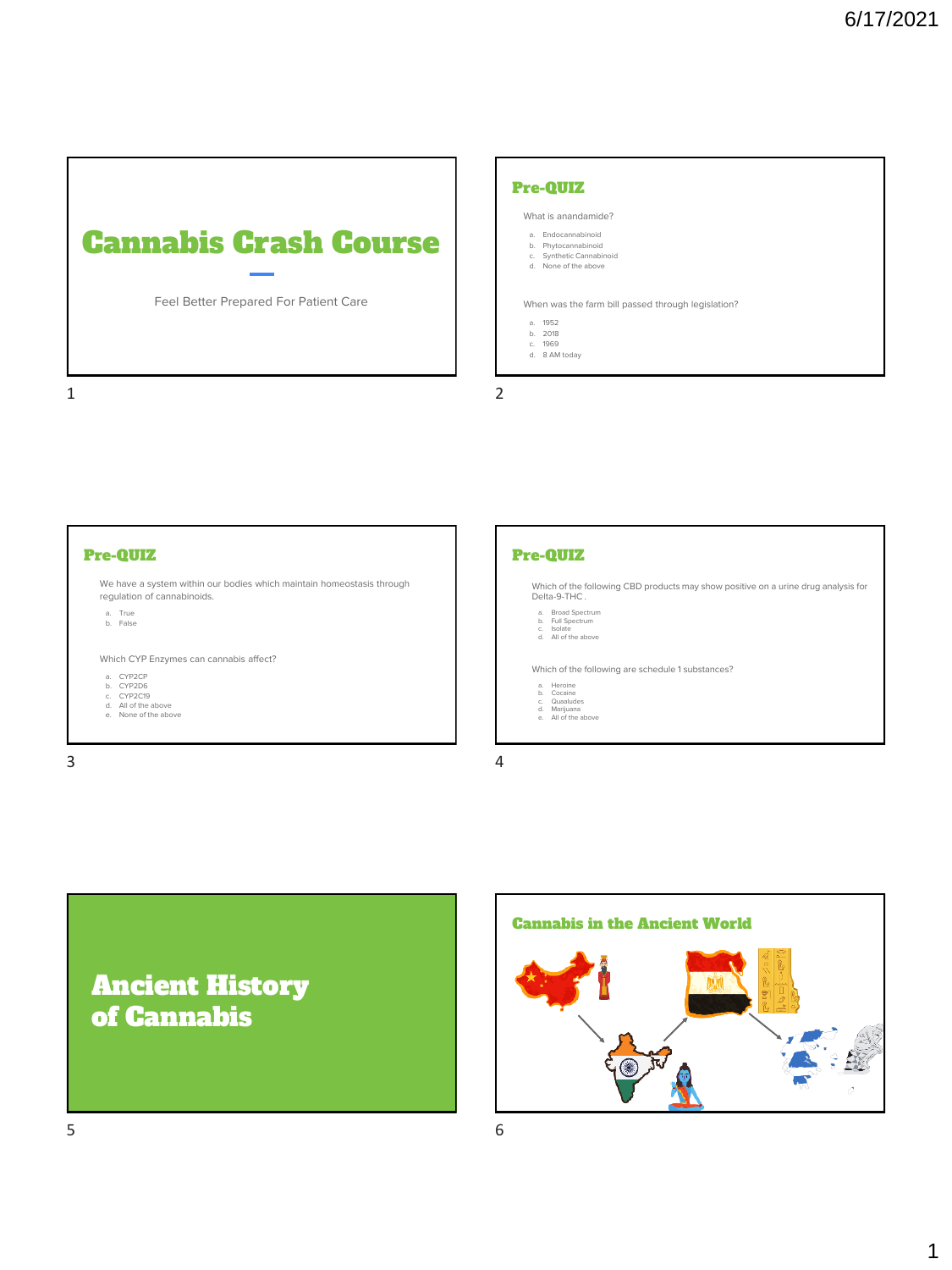### Cannabis in the Ancient World: China

● Dating back to 2700 BCE, Emperor Shen-Nung aka "The Father of Chinese Medicine" compiled the Pen T'sao' (The Great Herbal) describing several medical uses for the cannabis plant ○ Included are uses for menstrual pain, rheumatism, gout, malaria and

beriberi and many other ailments

- Second Century AD Hua T'o utilized cannabis as an anesthetic ● Recently excavated braziers point to recreational/spiritual use
- of cannabis over 2,500 years ago.



7 8

## Cannabis in the Ancient World: India

- Most of our knowledge of the use of cannabis in ancient Indian society comes from the ancient Hindu scriptures known as The Vedas written between 1500 and 500 BCE. ○ Cannabis is listed as one of the 5 sacred crops alongside barley and soma
- The earliest mention of cannabis as medicine has been traced back to 500 to 600 AD where it is referred to as anti-phlegmatic Remedy for catarrh and biliary fever
- In Ayurveda cannabis was used to treat conditions of the digestive and respiratory tracts.
- Later evidence points to treatment of epilepsy and asthma

### Cannabis in the Ancient World: Egypt

● Much of our knowledge we have on ancient Egyptians comes from various surviving papyrus.

● Egyptian Medical Uses for Cannabis .<br>Grind cannabis and celery to wash eyes of patients with glaucoma

- The Ebers Papyri dated around 1500 BCE listed a formulation of ground cannabis in honey to apply intravaginally for heat and pain
- Ebers Papyri topical treatment for painful fingers or toes included grinding cannabis, honey, ochre, hedjou resin and the ibou plant
- The Berlin Papyri shows a cannabis based ointment used to drive away
- fever The Chester Beatty Papyri written around 1300 BCE shows use of cannabis seeds to treat colorectal diseases, including cholera



### Cannabis in the Ancient World: Greece

- Various records from ancient Greece state use of cannabis seeds or flowers for various medical remedies.
- Some ailments treated with cannabis included inflammation, earache, and edema.
- Cannabis was often ground with other ingredients to make medicinal preparations for such ailments
- Cannabis seeds were steeped in water or wine, pressing out the liquid for medicinal use.



 $9 \hspace{2.5cm} 10$ 



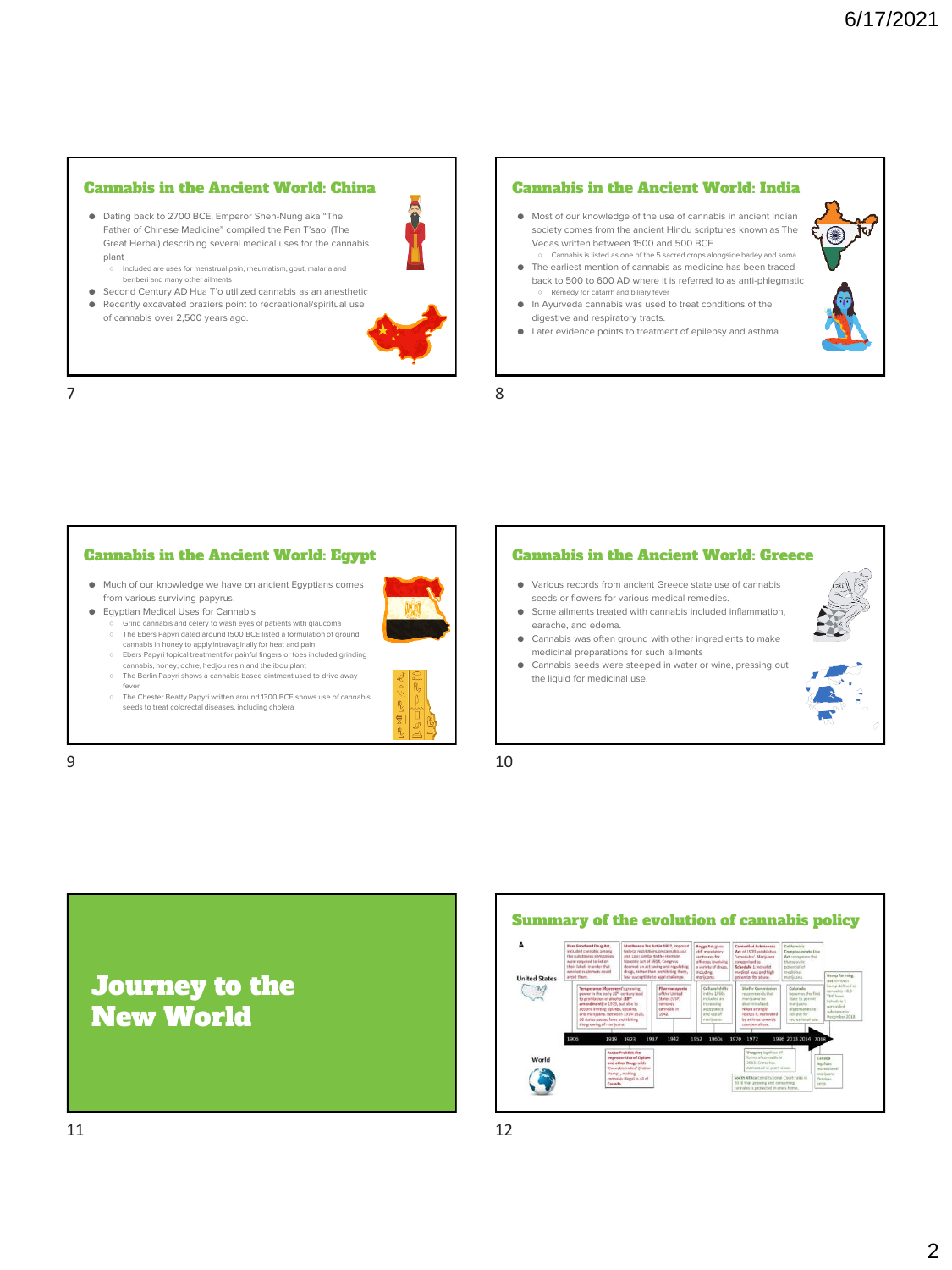### The United States of Hemp

- North America was first introduced to hemp in 1606
- In the 1700s, farmers were legally required to grow hemp as a staple crop.
- America's founding fathers recognized that a thriving hemp industry was necessary for building an economically independent nation.
- Notable hemp growers:
	- George Washington<br>○ Thomas Jefferson
	- James Maddison
	- Benjamin Franklin Henry Clay



13 14





 $15$  16



### The Boggs Act 1952

- 
- A first offense conviction for minimum sentence of 2 to 10
- drug legislation, marijuana and narcotic drugs were lumped together.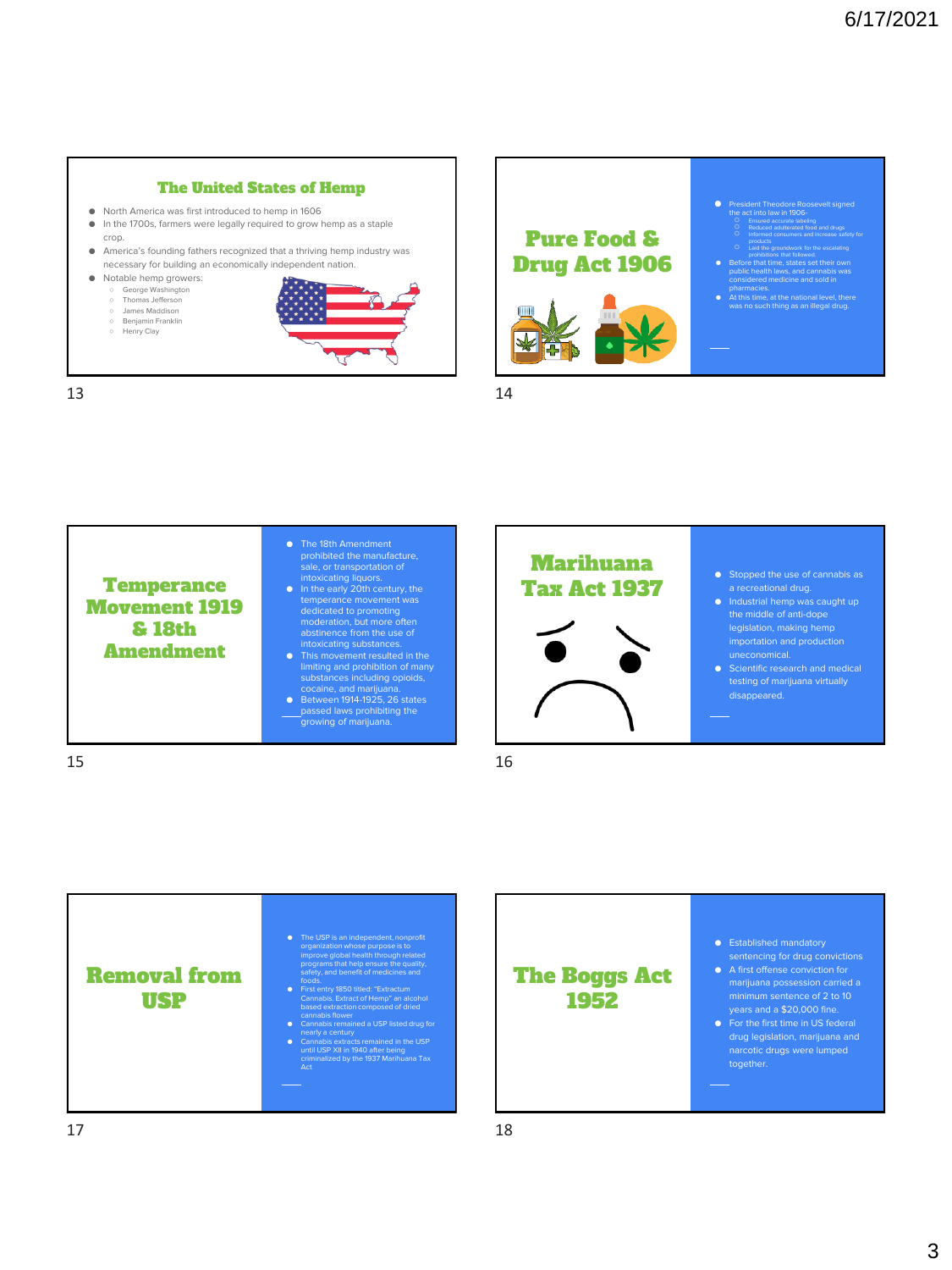Controlled Substance Act 1970

- The Controlled Substance Act of 1970<br>
regulated the manufacturing,<br>
importation, possession, use, and<br>
distribution of certain substances.<br>
 Created 5 schedules or classifications
- for a substance The DEA and FDA determine which substances are added to or removed
- from the various schedules<br>
 Marijuana is classified as a schedule I<br>
substance with the highest potential<br>
for abuse and addiction along with<br>
drugs like Heroin, LSD, Cocaine,<br>
MDMA (ecstasy).

### The Shafer Commission & Nixon Rejection

- Appointed by President Richard Nixon in the early 1970s, formally known as
- the National Commission on<br>
Marihuana and Drug Abuse.<br>
 It took two years for the commission<br>
to issue a report entitled "Marihuana,<br>
a signal of Misunderstanding" calling
- for the decriminalization of marijuana<br>
possession in the United States.<br>
 This report was ignored by the white<br>
house and the Nixon administration<br>
did not implement any of the Shafer<br>
Commission's recommendations.

19 20

### The Times They Are A-Changin

- **1996** The Compassionate Use Act in California permitted the use of medical cannabis, recognizing the therapeutic potential of medical marijuana.
- **2014** The state of Colorado legalizes recreational marijuana saving the state economy
- **2021** New Mexico legalizes recreational use of marijuana.
- Since 2012, 16 states and Washington DC have legalized marijuana for adults 21 and older and 36 states have legalized medical marijuana

### United States Farm Bill 2018

- For decades, federal law did not differentiate hemp from other cannabis plants, all of which were effectively made illegal in 1937 after the Marihuana Tax Act and formally illegal under the 1970 Controlled Substance Act.
- The 2018 Farm Bill formally defined hemp, separating it from cannabis and effectively descheduling hemp as a Class I substances.



21 22





23 24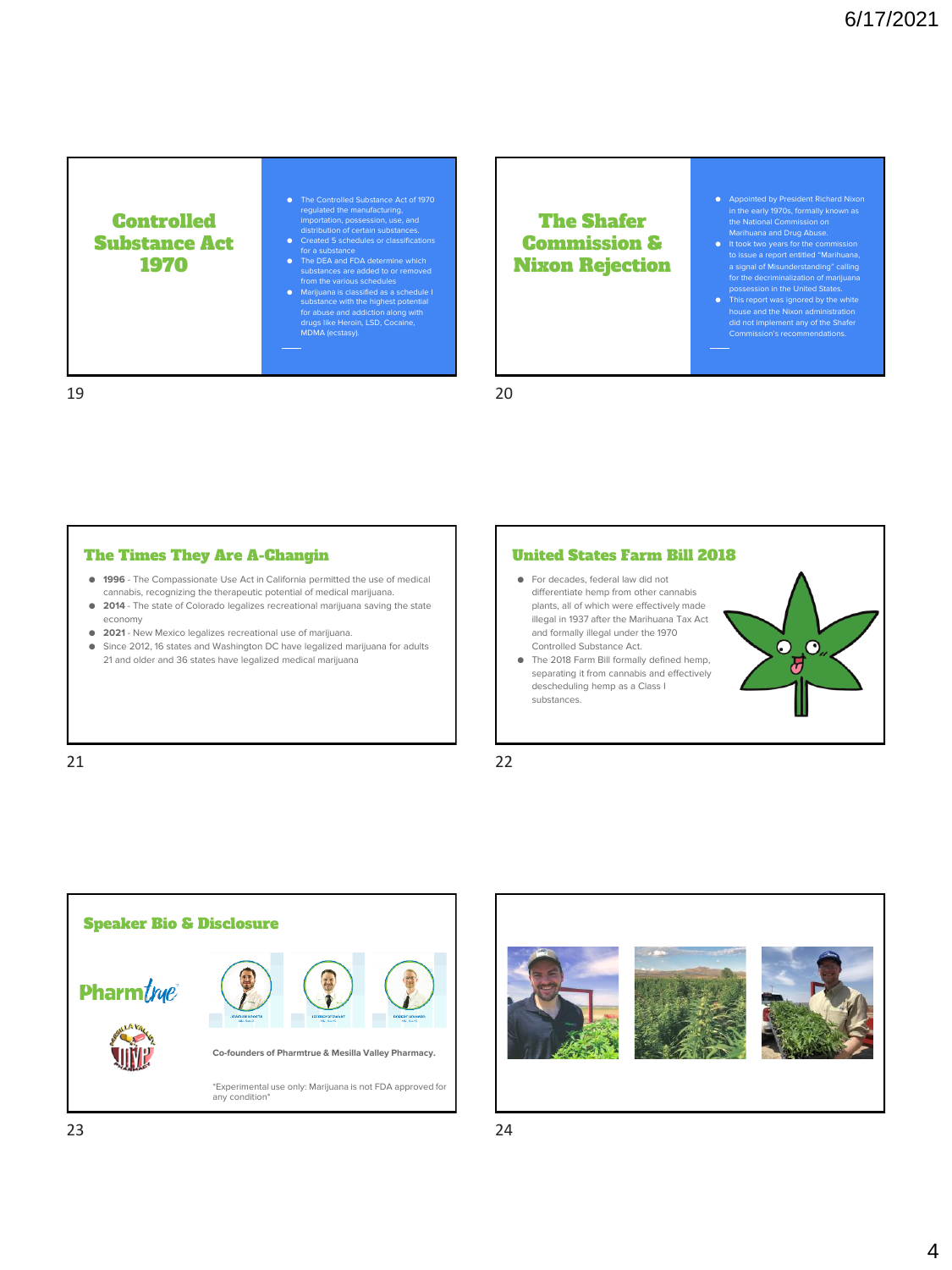## WHAT exactly is CANNABIS?



25 26









## **Cannabinoids**

### **Phytocannabinoids**

● THC & CBD most well-known ● Over 100 different phytocannabinoids in cannabis

### **Endocannabinoids**

● Anandamide<br>● 2-arachidonoylglycerol<br>● Mimic receptor interaction<br>of THC and other<br>phytocannabinoids

### **Synthetic cannabinoids**

- Epidiolex (CBD) ○ Lennox-Gastaut
- syndrome<br>○ Dravet Syndrome<br>● Dronabinol or Marinol (THC) ○ Anorexia associated weight loss with AIDS and N&V associated with chemotherapy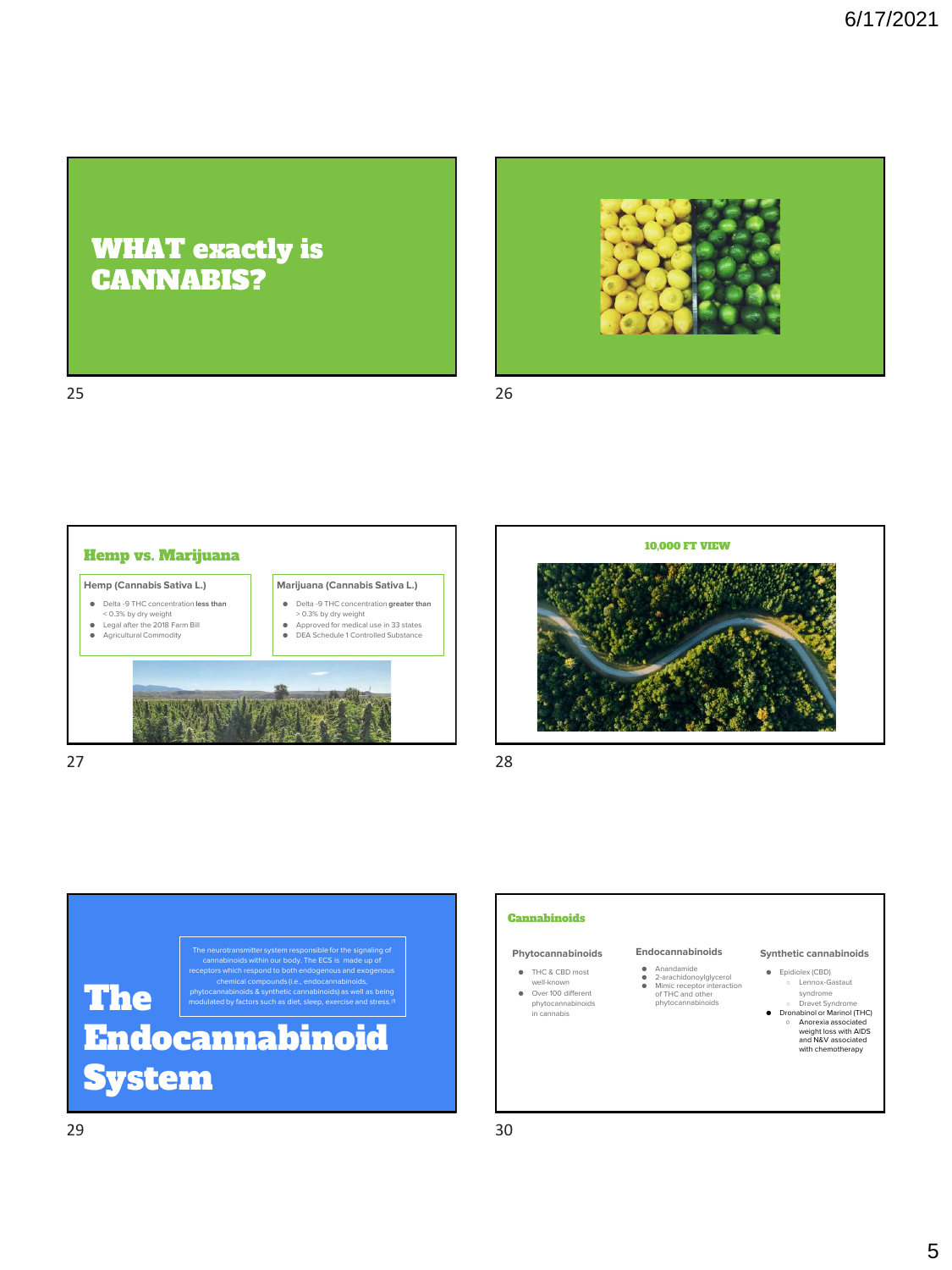

How does cannabis interact in the body?





Known, Purported, and Possible Medical Benefits Associated With Cannabis Use

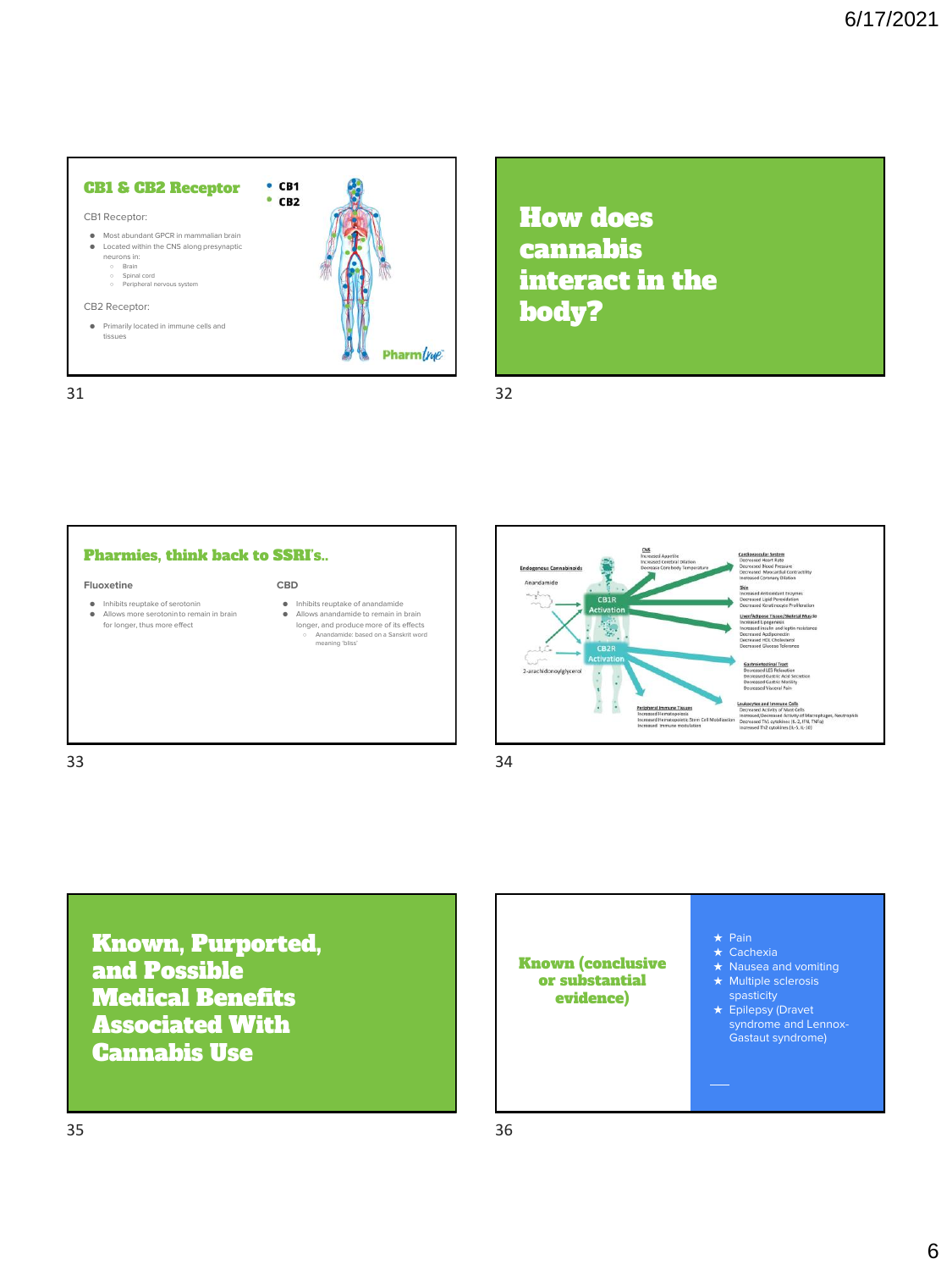









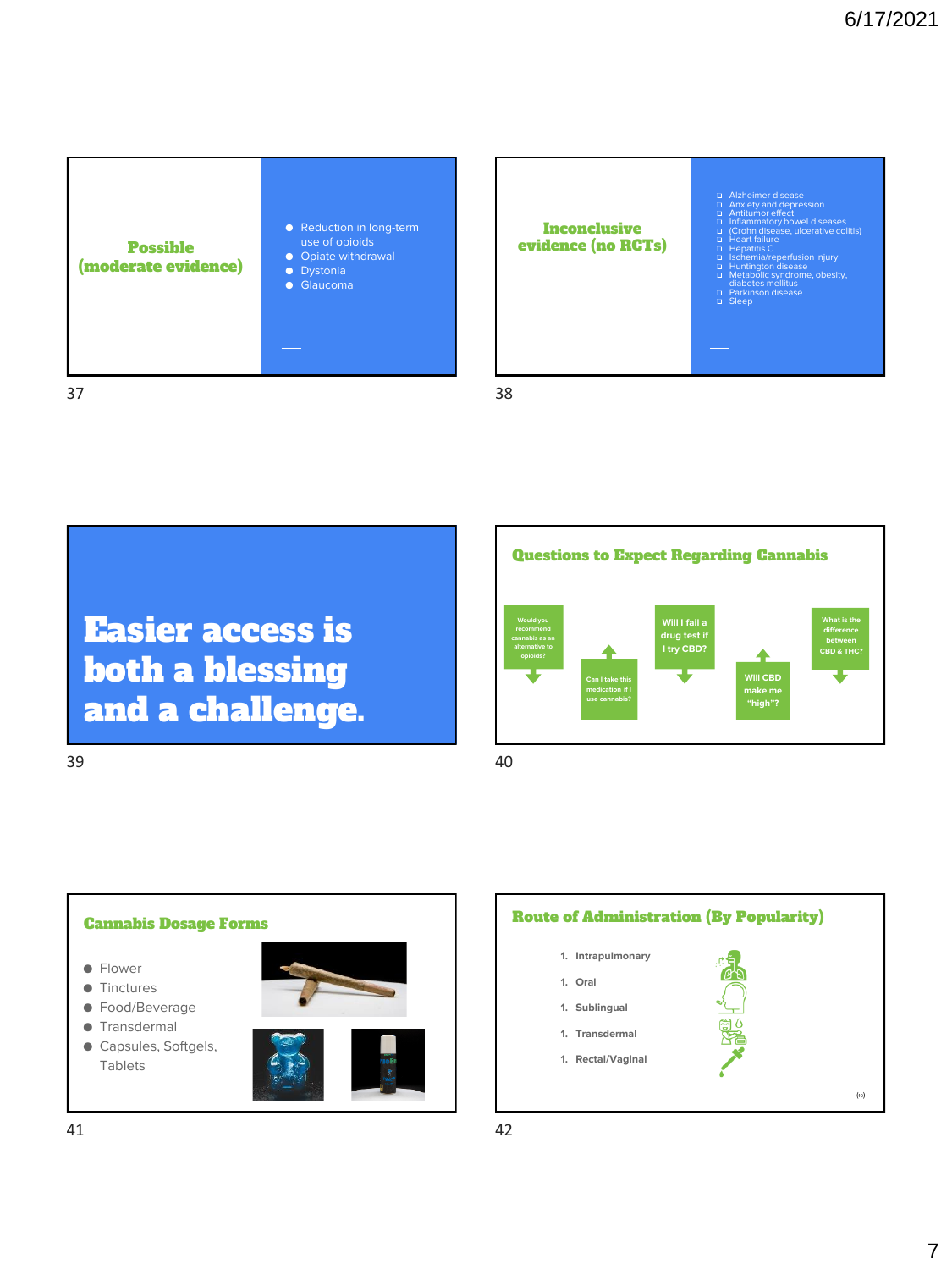(6)

٦

| Route                                    | <b>Onset Time</b> | Peak       | <b>Duration</b> |  |
|------------------------------------------|-------------------|------------|-----------------|--|
| <b>Inhalation</b>                        | Immediately       | 15-30 min  | 2-3 hours       |  |
| Sublingual                               | $15 - 60$         | 60 min     | 2-12 hours      |  |
| Oral                                     | 30-120 min        | 2-3 hours  | 4-12 hours      |  |
| Suppository                              | 10-30 min         | 1-2 hours  | 2-8 hours       |  |
| <b>Topical</b><br>Studied in guinea pigs | 15-60min          | 1.4 hours* | Up to 48 hours  |  |
| $\sigma$                                 |                   |            |                 |  |

### **Dosing**

- Dosing is personal.
- Rule of Thumb: Start Low, Go Slow.
- Some sources report a therapeutic effect from as little as 2.5 to 3 mg/d THC. ○ This is equivalent to about 1 puff of a joint made with 5% THC cannabis, a tiny amount.
- Prescription cannabinoid preparations recommend a starting doses between 1 to 5 mg THC
- Epidiolex up to titrate up to 25mg/kg/day CBD
- Psychoactive effects of THC begin with a 3- to 6-mg dose.
- Significant intoxication effect with a 10- to 20-mg dose.

Г



| <b>CBD</b>                     | <b>THC</b>         |
|--------------------------------|--------------------|
| Somnolence                     | Anxiety            |
| Decreased appetite             | <b>Dizziness</b>   |
| Diarrhea & other GI            | <b>Drowsiness</b>  |
| <b>Transaminase elevations</b> | Euphoria           |
| (AST, ALT)                     | Vasovagal collapse |
| Sleep disorder                 | Psychosis          |
|                                | Depression         |
|                                |                    |
|                                |                    |

45 46

# Future of Cannabis

- → 68% of US adults support the legalization of marijuana<sup>(5)</sup><br>→ 16% of the population utilizes marijuana on a daily basis<sup>(3)</sup>
- 
- Cannabis is a drug with expanding legal access all over the country.<br>• In order to better educate our community we need to be equipped with high quality information to better manage our patients' care.<br>• If laws continue
- 



What is anandamide?

- a. Endocannabinoid b. Phytocannabinoid c. Synthetic Cannabinoid d. None of the above
- 
- 

When was the farm bill passed through legislation?

- 
- a. 1952 b. 2018 c. 1969 d. 8 AM today
-